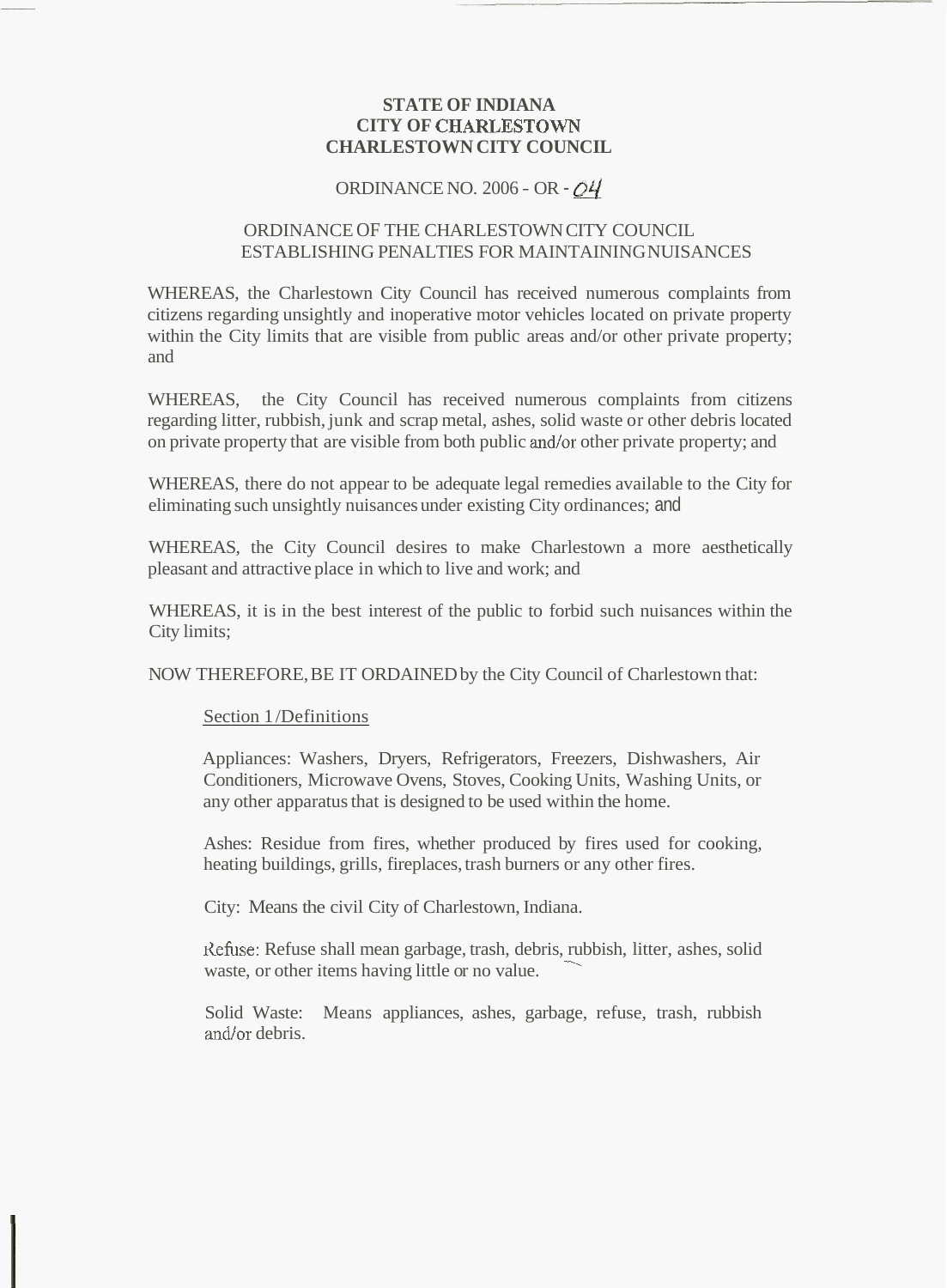Trash, Rubbish and Debris: Means combustible refuse, including, but not limited to, paper cartons, boxes, barrels, wood, excelsior, tree branches, yard trimmings, wood furniture and other wood or combustible articles, bedding, plastic, noncombustible refuse, including but not limited to, metals, tin cans, dirt, contents of litter receptacles, small quantities of rocks and pieces of concrete, glass, crockery, leaves, bottles and other containers.

## Section 2 / Inoperative or Unlicensed Motor Vehicles

It shall be a violation of this Ordinance for any person or other legal entity responsible for or in control of any private property within the City whether as owner, lessee, tenant, occupant or otherwise to allow any partially dismantled, wrecked, junked, discarded or otherwise inoperative or unlicensed motor vehicle to remain on any private property for longer than thirty (30) days. For such vehicles located on public property or a public roadway the time period for removal by its owner shall be within  $t$ en (10) days of written notice being placed on the motor vehicle.

This Ordinance shall not apply with regard to any motor vehicle in an enclosed building so as not to be visible from any public place or from any other private property. This Ordinance shall further not. apply to a motor vehicle in an appropriately zoned storage lot which is surrounded .by a privacy fence which is no less than eight (8) feet in height. Such privacy fence must completely obscure the entire area which it surrounds and may not leave gaps or other openings through which the storage lot is visible.

## Section 3 / Weeds and Overgrown Grass

It shall be a violation of this ordinance for any person or legal entity in charge of or in control of any private property within the City whether as owner, lessee, tenant, occupant or otherwise to allow any weeds such as jimson, burdock, ragweed, thistle, cocklebur, or other weeds of a like kind, found growing in any lot or tract of land in the City are hereby declared to he a nuisance, and it shall be unlawful to permit any such weeds to grow or remain on any private property.

It shall be a violation of this ordinance for any person or legal entity in charge of or in control to permit any weeds, grass or plants, other than trees, bushes, flowers, vegetables, garden plants, or other ornamental plants to grow to a height exceeding twelve inches anywhere in the City and such plants or weeds exceeding such height are hereby declared to be a nuisance.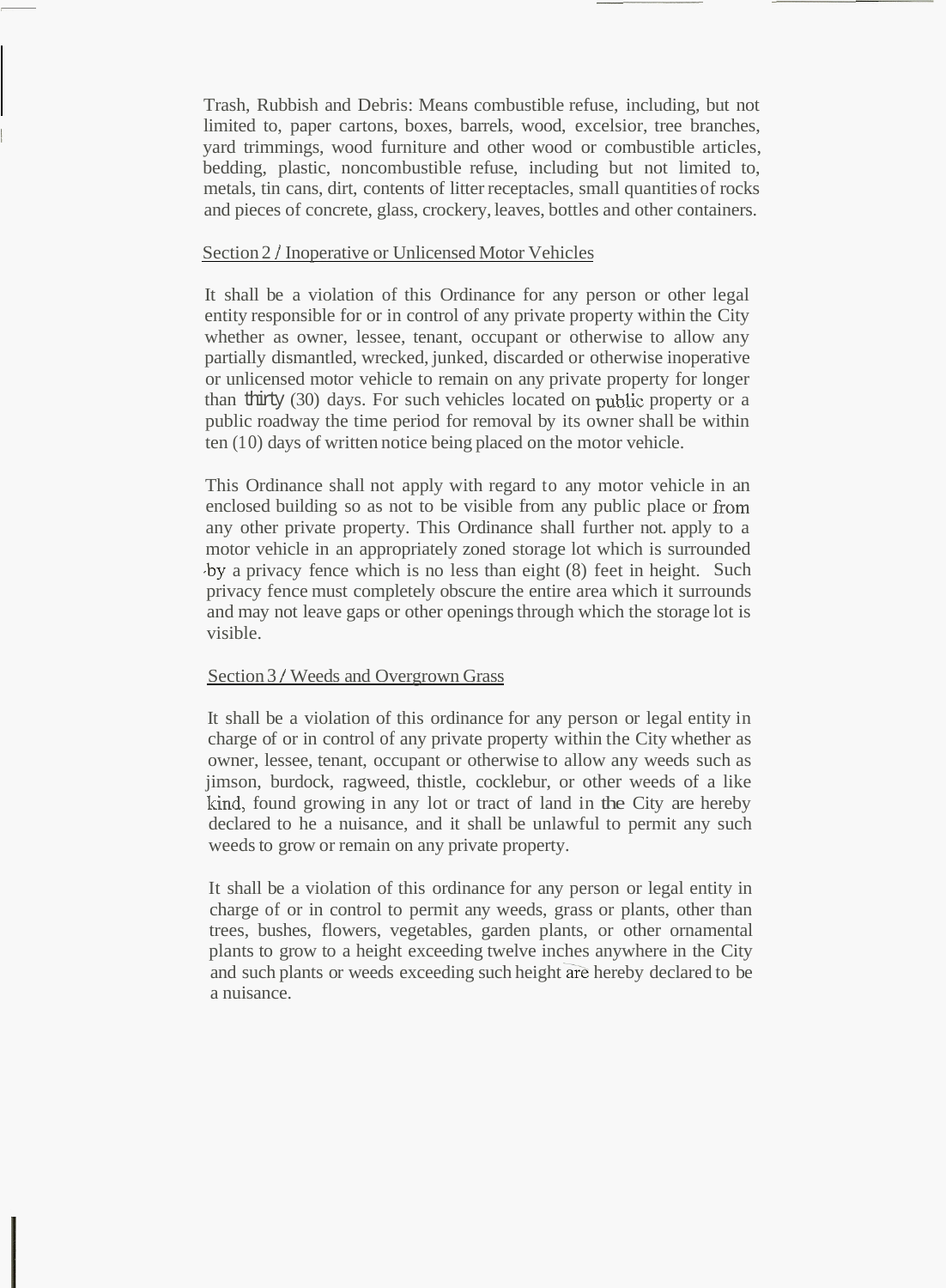## Section 4 / Other Unsightly Nuisances

It shall be a violation of this Ordinance for any person or legal entity in charge of or in control of any private property within the City whether as owner, lessee, tenant, occupant or otherwise to allow litter, rubbish, junk, filth, refuse, trash, garbage, waste materials, unused appliances, scrap metal, automobile parts, paper, boxes, tin cans, brush, brick, wood scraps, glass, dirt, sand, gravel, grass, leaves, ashes, solid waste or other debris which are visible from public property or surrounding private property for longer than thirty (30) days.

This Ordinance shall not apply to any of the above named items which are located in an enclosed building. Further, this Ordinance shall not apply to any of the above named items which are located in a appropriate storage lot which is surrounded by a privacy fence no less than eight (8) feet in height. Such privacy fence must completely obscure the entire area which it surrounds and may not leave gaps or other openings through which the storage lot is visible.

## Section 5 / Discharge Onto Other Property

It shall be a violation of this ordinance for any person or other legal entity in charge of or in control of any private property within the City whether as owner, lessee, tenant, occupant or otherwise to allow litter, rubbish, junk, filth, refuse, trash, garbage, waste materials, scrap metal, paper, boxes, tin cans, brush, glass, dirt, ashes, solid waste or other debris to blow from their property onto the private property of another or onto public property.

#### Section *6* / Written Notice Prior to Citation

Any person or legal entity in violation of this Ordinance shall first be notified in writing by the designated agent of the City. Such written notice shall give a reasonable amount of time, not to exceed thirty (30) days, for the nuisance located on private property to be abated or for a reasonable written explanation to be given as to why the person or legal entity is not in violation. The time for abatement of any nuisance located on public property shall not exceed ten (10) days. If the nuisance is not abated within the time prescribed by such notice, the person or other legal entity may be fined up to one hundred dollars \$100.00 per day for each day thereafter. Each day that the nuisance continues shall constitute a separate violation of this Ordinance and may result in the imposition of a separate fine for each day. This Ordinance shall not prevent any private or public party horn bringing any action to enjoin or otherwise abate a nuisance by any other suit in law or equity in any other court of law with appropriate jurisdiction.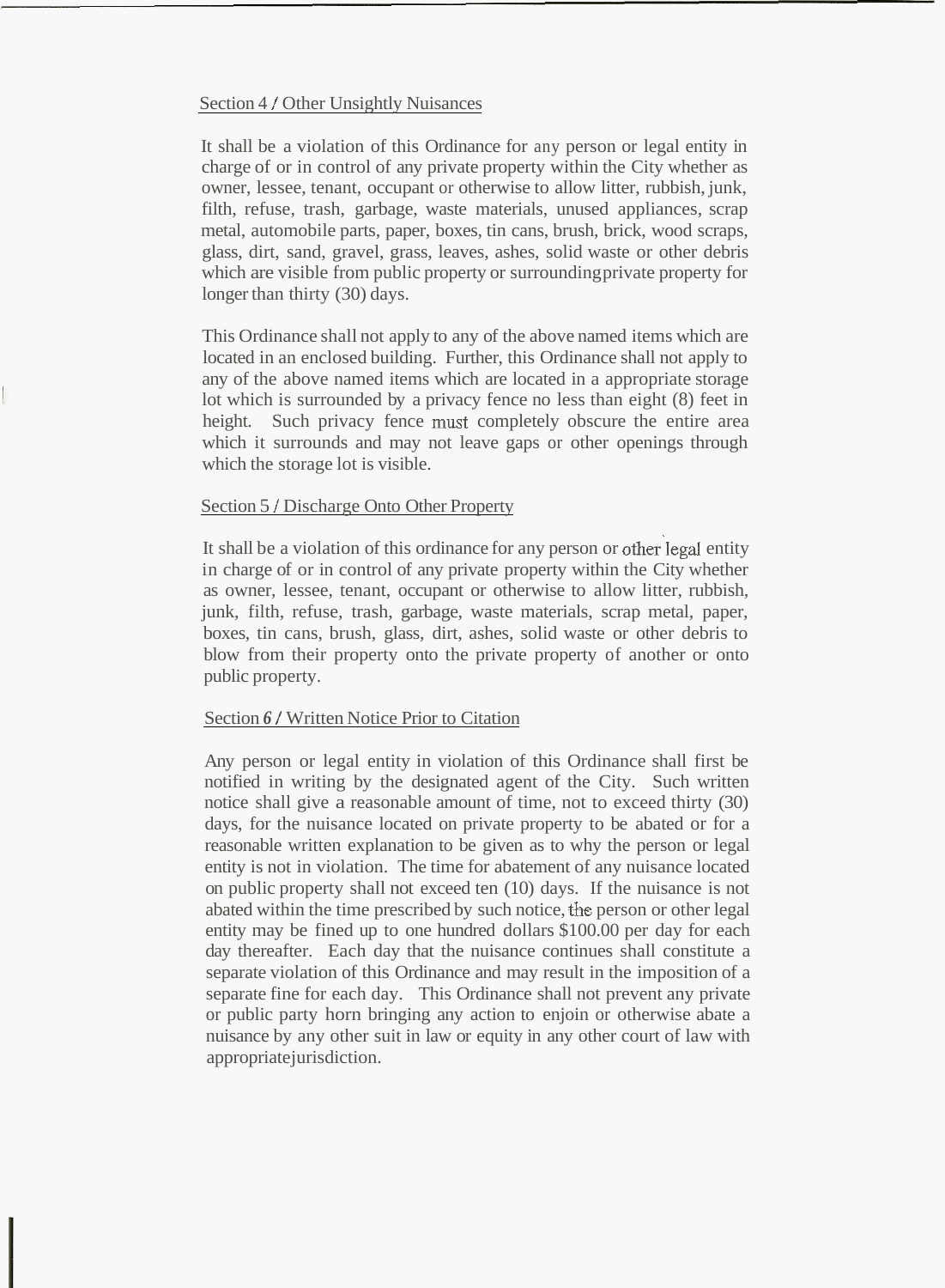### oection 7 / Littering

No person, group or other legal entity shall discard, place or permit another person to discard or place any solid waste, any inoperable vehicle, appliance or other discarded solid waste on any public property or thoroughfare in the City.

In addition to any other civil or criminal penalties which may be imposed, a person, group or other legal entity littering on any public property or thoroughfare shall be responsible for the costs of cleaning up any of the nuisances listed in this Ordinance, as well as all costs incurred in enforcing this provision of the Ordinance.

### Section 8 / Compliance With State Regulations

Notwithstanding the requirements set out herein, the manner of containing, storing and disposing of any of the nuisances listed in this Ordinance shall also be in compliance with all federal and Indiana statutes, and the rules and regulations of the Indiana Department of Health.

## Section **9** *I* Penalties

.In addition to any other sanctions set out herein, any person, group or other legal entity violating any of the terms of this Ordinance shall be subject to fines in amounts not less than one hundred dollars (\$100.00) nor more than one thousand dollars (\$1,000.00). Each day a violation continues shall constitute a separate offense. It is the intent of the City that multiple violations should be fiied more severely.

## Section 10/ Savings Clause

If any section of this Ordinance shall be deemed unenforceable and/or not in compliance with any applicable statute or law by a court of competent jurisdiction, then to the extent permissible all other sections of this Ordinance shall remain in full force and effect.

#### Section 11/ Repealing Clause

**All** sections of any previous Ordinances and/or Resolutions that are inconsistent and/or contradictory to the above provisions of this Ordinance are hereby repealed.